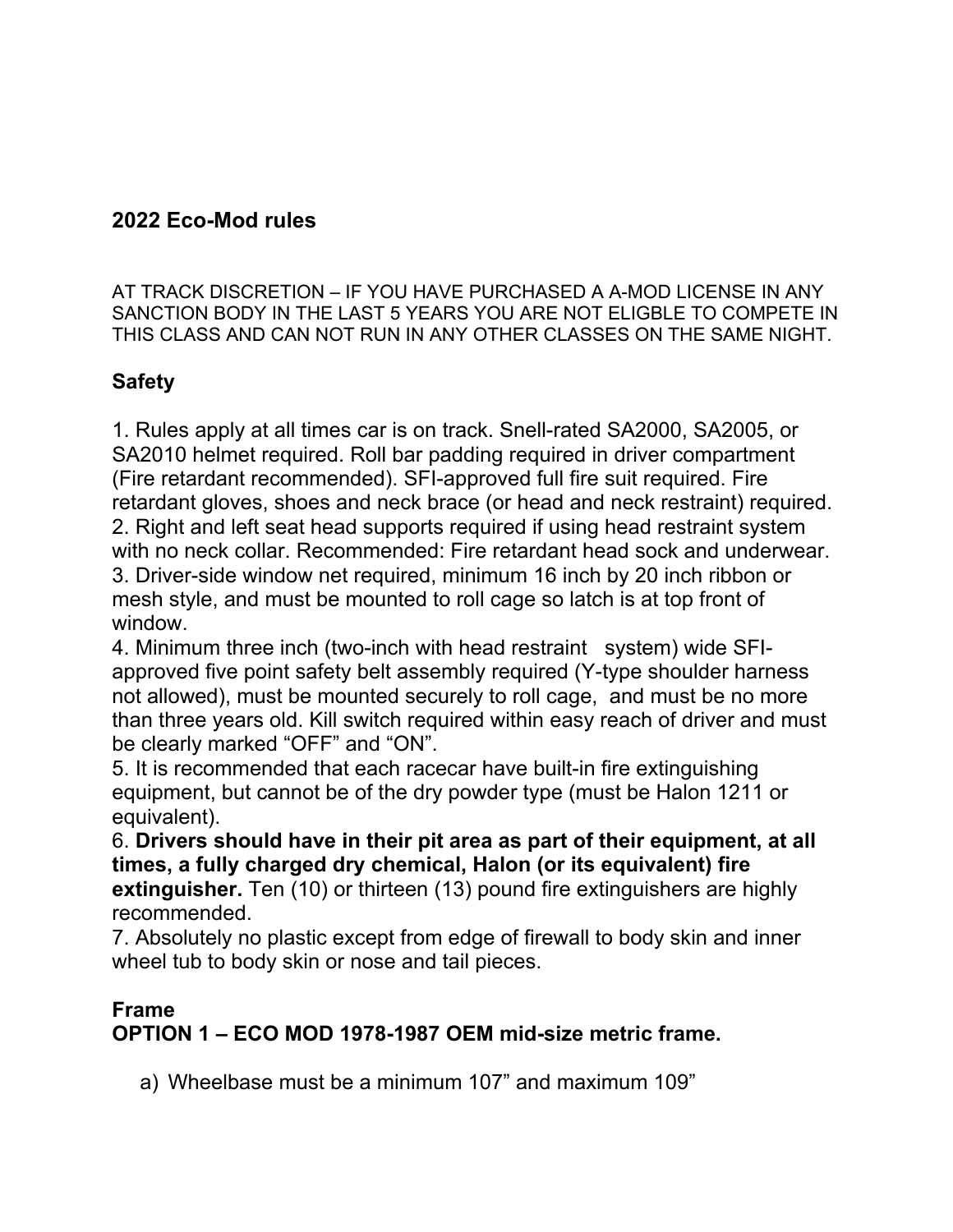- b) Frame may not be altered anywhere by any means except for the following:
- c) Front upper control arm brackets may be relocated
- d) Frame may be notched for radiator clearance
- e) Frame may be notched for seat clearance
- f) Transmission crossmember mounts may be removed no further forward than factory mounts
- g) Rear of frame behind upper shock mounts may be replaced with round, square, or rectangular tubing.
- h) Frame horns may be removed in front of steering box
- i) Weight jacks are not allowed
- j) Frame must not be lower than 5" from level ground except for front crossmember

# **OPTION 2 – B-Mod Chassis**

Any 1960 or newer parallel American passenger car frame

- a) Wheelbase must be a minimum 108: and maximum 112"
- b) Frame must be complete except rear of frame may be cut at a point no further than 36" from the center of the rear end
- c) Frame may only be altered for installation of springs and shocks
- d) Frame may be notched for radiator clearance
- e) Frame may not be narrowed or widened and must support the cage on both sides
- f) Must have a minimum 4" ground clearance and weigh 2500 lbs.
- 1. All frame bolt holes must be in original location
- 2. Tubular front clips are not allowed.

3. Jeep, Bronco, or similar four wheel drive frames are not allowed. Front wheel drives frames are not allowed.

4. Must have a 360 degree driveshaft loop no more than 6" behind the front ujoint. Must be minimum 0.250" x 2" steel strap or 1" tubing.

## **Cage**

- 1. Round steel tubing minimum 1.5" x 0.090" required for the main cage. No soft materials. Cage must be properly welded, must be accepted by track officials.
- 2. Roll bars within the drivers reach must be padded with accepted material, preferably fire retardant.
- 3. Cage must be mounted to the frame in at least 6 places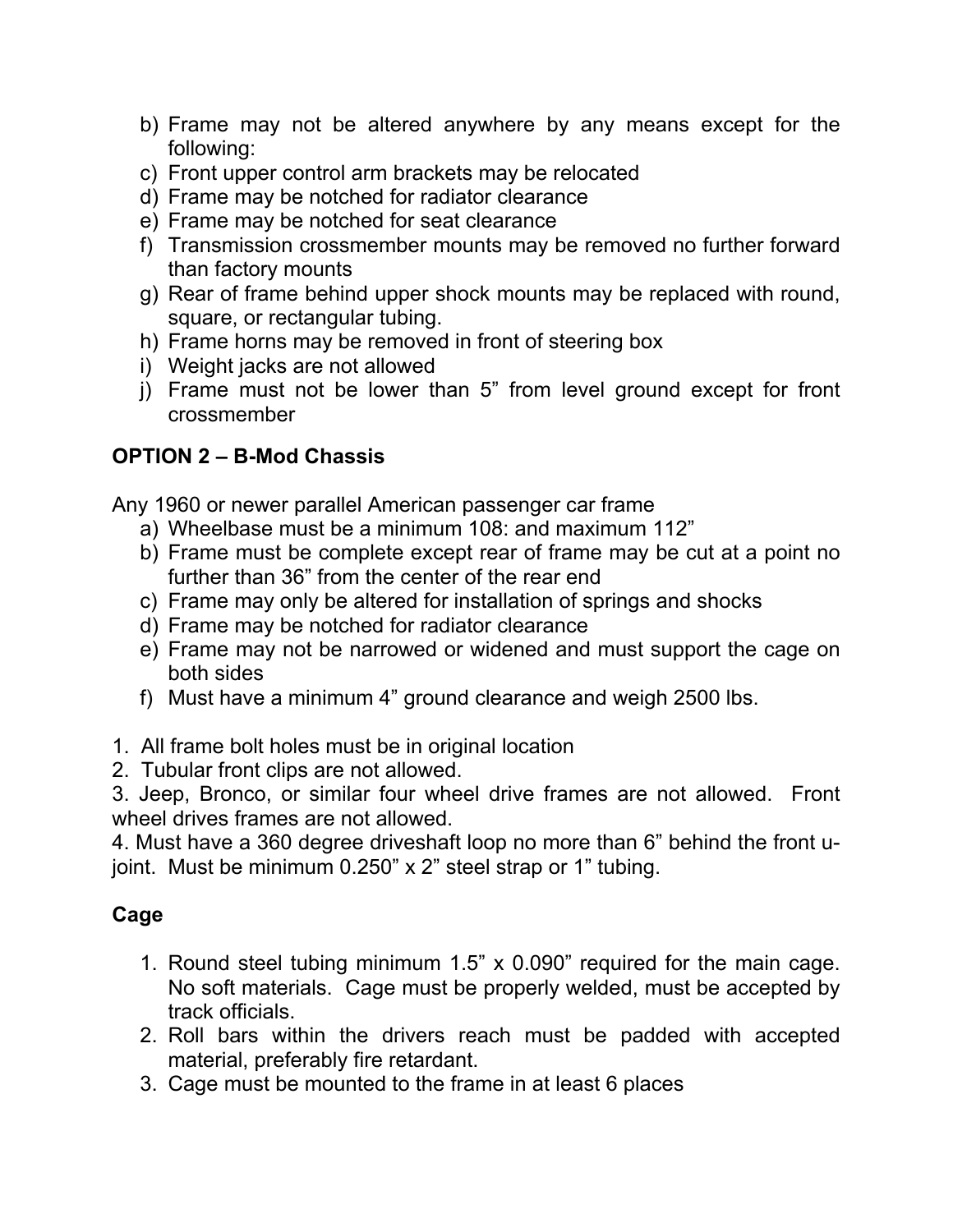- 4. Cage must consist of front and rear bent hoops connected by tubing on the sides or side hoops.
- 5. With driver securely belted in the driver seat with full gear, driver's head must not protrude above the bottom of the roll over bar or hoop.
- 6. Must have a minimum of 3 windshield bars in front of the driver.
- 7. Braces forward of the roll cage must not be higher than the hood.
- 8. A minimum of 3 driver side door bars must be parallel to the ground and located perpendicular to the driver so as to provide maximum protection for the driver. Side bars must be welded to the front of the rear of the roll cage members. A minimum 1.5" x 0.083" steel tubing required for all door bars. Driver side door bars are required to have at least 2 uprights not counting the roll over bars.
- 9. A steel door plate minimum 18 gauge or 0.049" thick must be installed and visible for inspection. Plate must be even with front and rear of driver seat.
- 10. Passenger side must have a minimum of two door bars with at least 1 brace horizontal or angled.
- 11. All three link cars must follow cage guidelines as stated in USRA modified rules.

# **Body**

- 1. No composite body panels except for hood scoop and roof rock guard
- 2. Body must remain the same width front to rear and must be within 1" parallel to the OEM frame.
- 3. Nose piece may have maximum 2.5" side fins on aluminum, nose, no scoops, cooling holes are permitted. Nose piece must be no wider than2" of the factory frame horns. Nose piece must remain inside the front bumper. May be aluminum or MD3 pn 020-410.
- 4. Original roof line must be retained with a maximum 5" rake front to rear.
- 5. No panels are allowed on either side of the engine compartment.
- 6. Excluding hood and nose piece the body may extend no further forward than 6" of the rear of the engine block
- 7. Hood must be level or rake down toward the front. Reverse hood rake is not allowed. Rear of hood must be enclosed.
- 8. Panels from the passenger door to the engine compartment are not allowed. No inner panels.
- 9. Front and rear roof supports are mandatory.
- 10. Side windows must have an opening at least 12" wide and 12" tall and large enough for the driver to get in and our easily.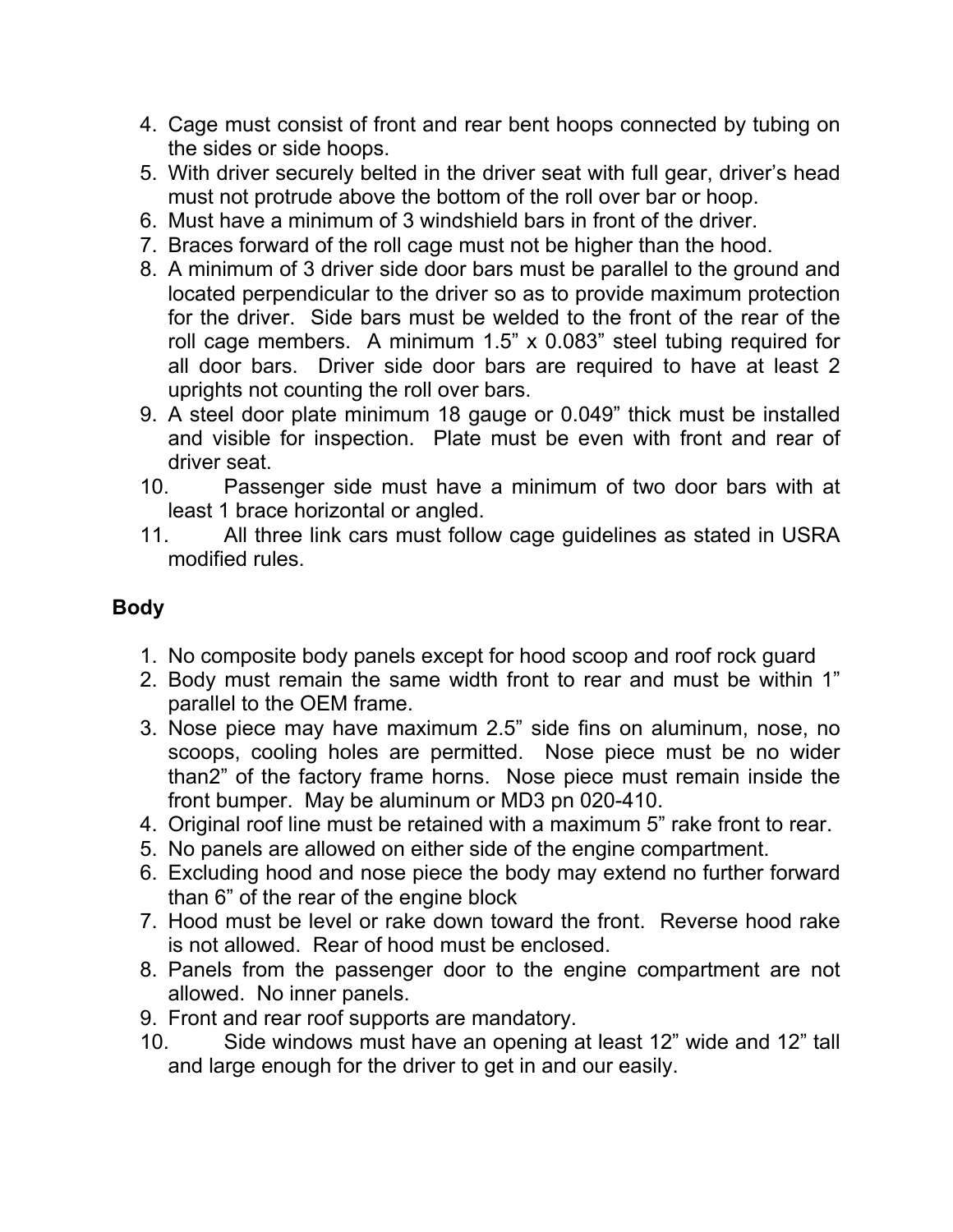- 11. Roof must be aluminum or fiberglass. Dished roof are not allowed. Driver roof hatch permitted.
- 12. Maximum 1.5" rock guard is allowed at the front of the roof. Maximum 4" wide "A" pillars allowed. Maximum 1"' raised ridge allowed on the sides of the roof and must be run front to rear only, no side to side. Maximum 1" rear roof stiffener allowed and must point down.
- 13. Sail panels must be matching shape side to side no open sail panels allowed. Must not extend forward of the rear of the driver seat. A maximum of 4" bow allowed on the sail panels.
- 14. Rear deck lid and trunk area must be covered.
- 15. Overall width of the racecar must not exceed 78". Width shall be measured at the widest points of the race car. Body panels may not be wider than the tires.
- 16. Rear spoiler is permitted but not mandatory.
	- a) **5" maximum of material must remain flat spoiler for all eco mods** and must not exceed 67" wide.
	- b) May have stiffener but must be minimum 1" below the top of the spoiler
	- c) A maximum of 3 spoiler braces are allowed and must be mounted parallel to the sides of the body. Braces cannot be more than 1" taller than the spoiler.
	- d) Spoiler must not extend beyond the outside spoiler braces.
	- e) Fins, lips, and wings are not allowed.

## **Bumpers**

- a) Both front and rear bumpers required, Must not have any sharp edges, Front bumper must be mounted frame end to frame end and bottom loop must be parallel to the ground.
- b) Bumpers must be a minimum 1.25" and maximum 1.75" round or square tubing with a minimum 0.090" minimum and 0.125" maximum thickness.
- c) Rear bumpers may not exceed beyond the outside the width of the rear tires. May extend a maximum 2" wider than the body and must be capped. If the rear bumper extends beyond the body panels it must wrap around and connect to the rear rub rails.
- d) Bumpers must be a minimum 16" and maximum 20" from the ground.
- e) Rear bumper must not be more than 6" behind the rear of the quarter panels.
- f) Single bar rub rails are allowed on each side from front to rear tires and behind the rear tires to the back bumper. No center supports are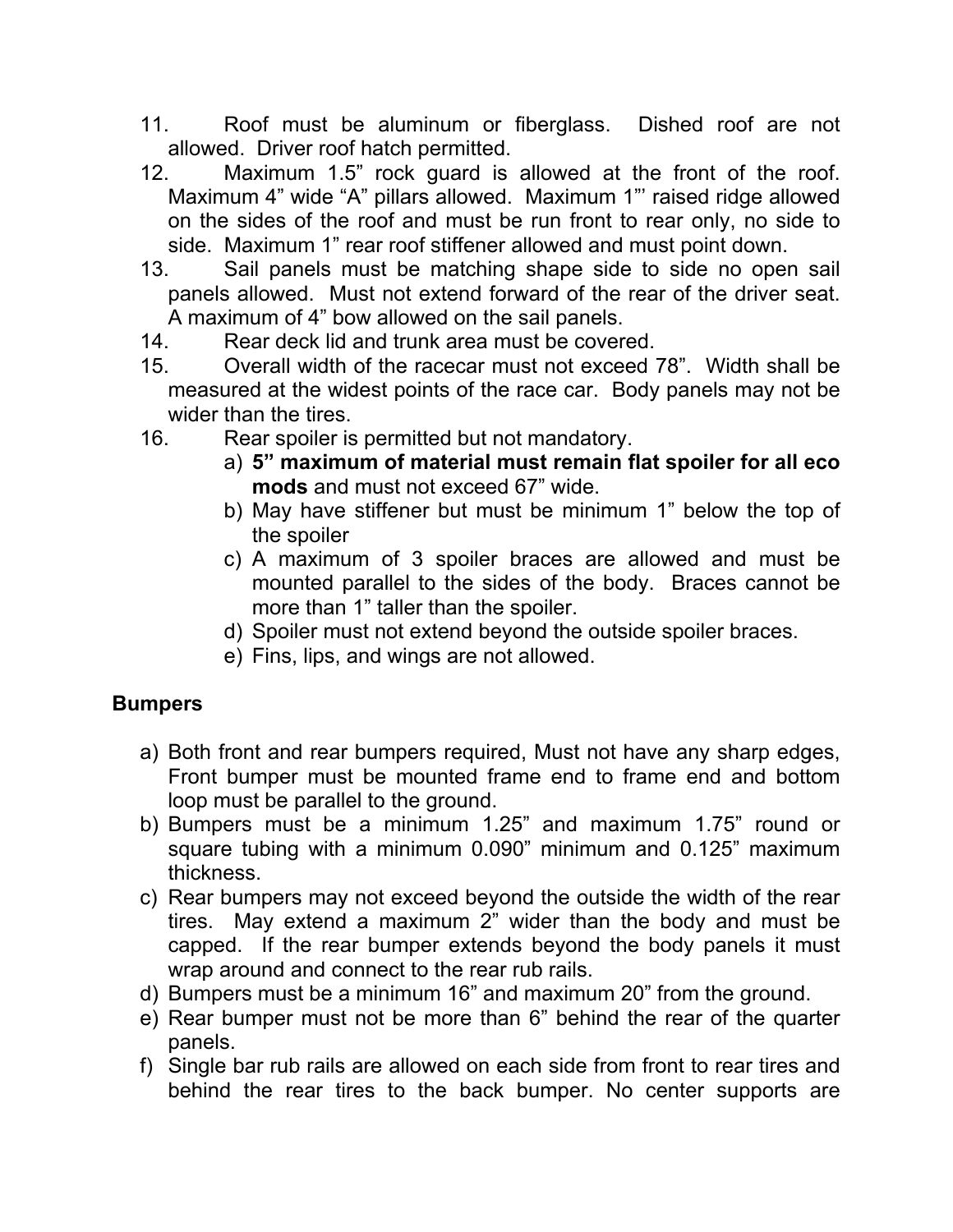allowed. Maximum 1.25" x 0.095" allowed and must mount to the cage or frame at the front and rear of the rub rail.

### **Appearance**

- a) All racecars must be numbered with large legible numbers on both sides, on the roof, the nosepiece, and on the right side of the rear valance panel. Numbers should be contrasting in color to the rest of the car. Side numbers must be a minimum 4" width and 18" tall. Top numbers must be a minimum 4" wide and 24" tall. Nose piece and rear valance numbers must be a minimum 1" wide and 4" tall.
- b) Officials reserve the right to approve or disapprove any image of lettering or sponsorship on any racecar or pit vehicle entering race surface. Keep in mind this is intended to be a family fun facility.

## **Driver Compartment**

- a) Must have a minimum 3 windshield bars in front of the driver.
- b) Lexan or aluminum panel in front of the driver must not be wider than the cockpit and must not extend rear of the steering wheel.
- c) Floor pan must be metal or aluminum and must cover the complete cockpit.
- d) Bottom of the seat must not be lower than the bottom of the frame rail at any point.
- e) Driver must be sealed off from the track, driverline, engine, fuel cell, canister, and pumps.
- f) Driver must not be within reach of anything that can alter wheelbase or vehicle height while in competition.
- g) Rear view mirror devices of any kind are not allowed.
- h) Loose objects and/or ballasts are not allowed in the cockpit.
- i) Air bags are not allowed.
- j) Factory-manufactured high back racing seats are mandatory, and must be acceptable to officials. Homemade aluminum, plastic or fiberglass seats are not allowed. Full containment seats are recommended.

### **Electrical**

- a) One 12 volt battery allowed. Must be sufficiently protected and securely mounted.
- b) Battery must have non-conductive rubber or plastic over battery posts.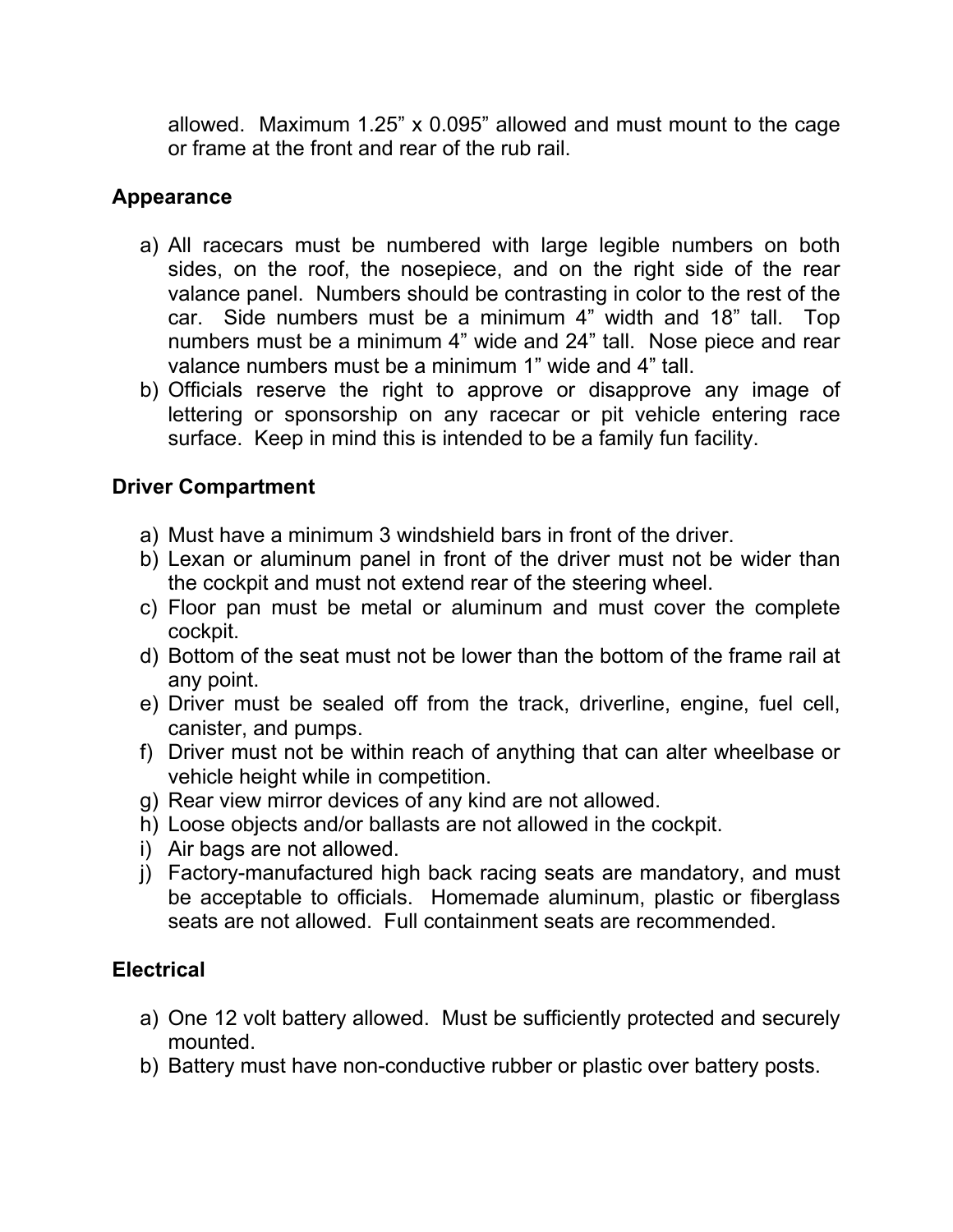- c) One starter OEM or aftermarket allowed. Must be mounted in OEM position/location.
- d) Vehicle must be capable of leaving the staging area on demand, under its own power.
- e) No unapproved cameras, transmitting, recording, or transmitting devices allowed in the driver compartment; exceptions are one-way Race-ciever and analog recall tach.
- f) One OEM HEI distributor or factory style distributor only. Ford/Mopar may use HEI distributor (Ford and Mopar may use factory unaltered external spark control boxes and OEM style external coils).
- g) No external components allowed (coils, modules, ignition boxes, or crank triggers).
- h) Any module that will fit inside the distributor without any alteration is allowed.
- i) May use MSD pn 8728 rev-control with any rpm chip. Box must be mounted with rev limiter facing upward in an easy access area and out of reach of the driver.
- j) One OEM type alternator with internal regular is allowed and must be mounted to be belt driven off the front engine pulleys.
- k) Electronic traction control is not allowed.
- l) Must have one ignition kill switch mounted within easy reach of the driver and must be clearly marked "ON" and "OFF".
- m) ALL WIRING MUST BE EASILY ACCESSIBLE FOR INSPECTION.

### **Brakes**

- a) Must be steel OEM minimum at least 3 wheel brake system (disc/disc or disc/drum). Only right front may be omitted.
- b) No drilling, milling, or scalloped rotors allowed. No drums allowed with any holes other than OEM**.** Front rotors must be OEM or OEM replacement vented rotors with a minimum thickness of 0.950. Rear rotors or drums must be minimum 0.810" width and 12" OD.
- c) Single or dual aftermarket master cylinders and pedals allowed. Brake bias adjustment allowed within the reach of the driver. One proportioning valve may be installed on the right front and cannot be within the reach of the driver. Brake brackets must be welded to the housing.

### **Steering**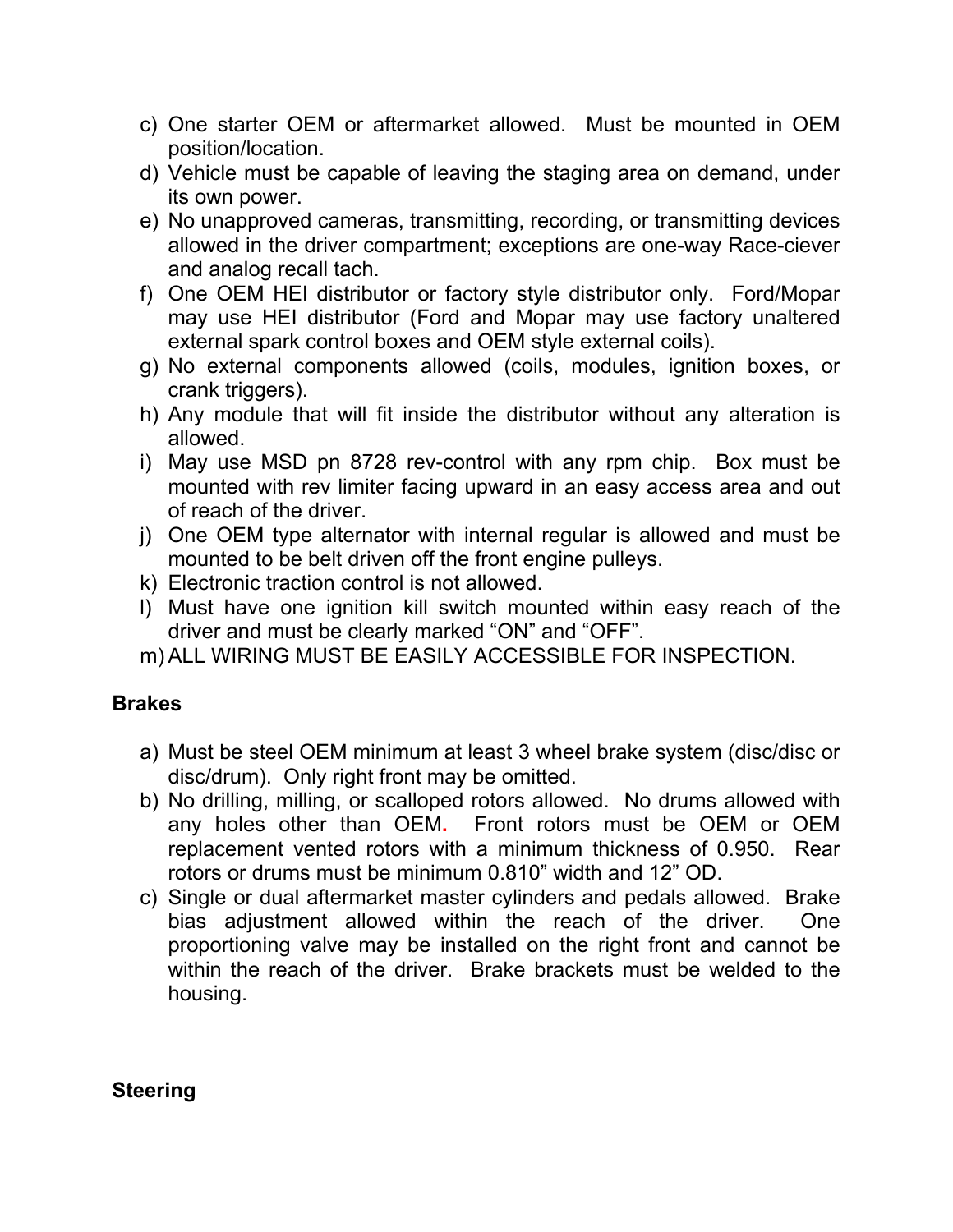- a) All components must be steel unaltered OEM in OEM location and match frame (steering shafts must have a joint every 5 ft., collapsible steering shafts highly recommended). Steel knuckles only. May be modified to suit the driver but must remain on the left side of the vehicle (no center steering)
- b) Steering wheel and quick release required may be aluminum.

#### **Front Suspension**

- a) **All components must be steel OEM** no camero center links or equivalent of except for front upper control arms may be replaced with aftermarket, steel or aluminum cross shafts allowed. With maximum upper A frames length  $8\frac{1}{2}$ " to minimum of  $8$ ". All components must mount in the OEM location except front upper control arm mounts may be modified and relocated.
- b) Adjustable spring buckets and spring spacers allowed. No jack bolts allowed on Southern Sportmods. Springs must mount in OEM location. 2 piece spindles allowed part #91034501
- c) No offset or bearing type bushings are allowed.
- d) Front ball joints may be replaced with OEM or OEM replacement only and may be tacked or welded in place.
- e) Sway bars are permitted, only OEM brackets may be used.
- f) No camero or camero type center link allowed. 78-88 G body only.

#### **Rear Suspension**

### **Option 1 – Eco Mods**

- a) Control arms, upper and lower, must be made of steel OEM or fabricated. Fabricated arms must be made of square tubing and must be OEM mounting measurements. All control arms must be mounted in OEM mounts. Bolt holes may not be oversize or slotted.
- b) Jack bolts are not allowed, adjustable spring buckets are allowed. Spring buckets may be dropped but must be mounted in OEM location.
- c) Lower spring cups must be mounted in the center of the rear end housing.
- d) All suspension parts except for control arms must not be modified or altered. All suspension components must be steel (a magnet will be used to check components).
- e) No chains or cables allowed.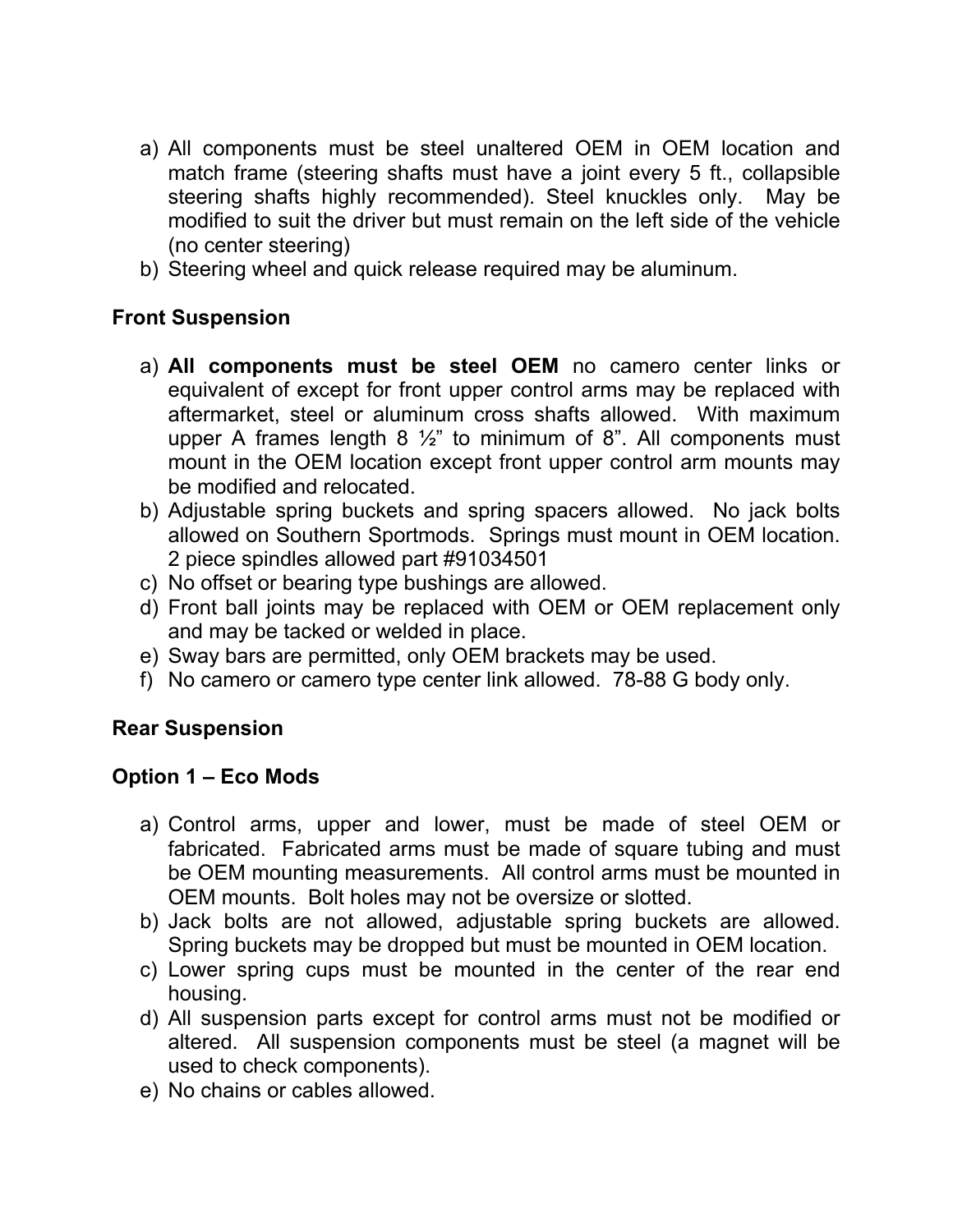f) Maximum rear spring height is 16" and minimum of 13".

## **Option 2 – B-Mod Chassis**

- a) All components must be steel. No covers allowed
- b) All mounts and brackets must be welded or bolted solid.
- c) Coil springs must remain vertical and over center line of rear-end housing. No coil over eliminators allowed. No chains, cables or tethers.
- d) Rear shocks cannot be mounted on control arms. All rear control arms and pan hard bars must be straight.
- e) Must utilized one of the following designs:
- **1.** Aftermarket three link design requirements: Must use 16" minimum 24" maximum lower control arms. **Right and left lower control arms must be mounted in the same location on Chassis and rearend no lower than 3 inches off the bottom of the rearend. Trailing arms must be the same length on both sides**
- 2. 3 rd link Must use one upper control arm, solid tube only, located at top center of rear end housing and remain centered (one inch tolerance) on housing over driver shaft.
- 3. Must use minimum 23" panhard bar located behind rear end housing.
- 4. Lower spring perch must be welded to rear-end housing. BOTTOM OF REAR SPRING MUST REMAIN WITH 0.75" OF THE AXLE TUBE.
- 5. Must use steel upper weight jack. No floating or bearing rear spring perches/cups allowed, top or bottom.
- 6. No suspension stops of any kind are allowed.

## **Shocks and Springs**

- a) Only one steel shock allowed per each wheel. OEM mounted or heim joint shocks are allowed. Shocks on the rear must be mounted as close to OEM as possible. Rear shocks must be mount on rear of the bottom control arm bracket and must mount in OEM location at the top.
- b) Front shocks must be in OEM location using factory mounts, except for Option 2 B Mods shocks must be mounted to lower control arm.
- c) No adjustable shock mounts allowed, mounts must be steel.
- d) Steel shock bolts or pins only, no aluminum or titanium.
- e) Coil over shocks are not allowed.
- f) Steel springs only. Springs must be at least 4.5" wide **and maximum of 16" tall** and one piece.
- g) No progressive springs allowed.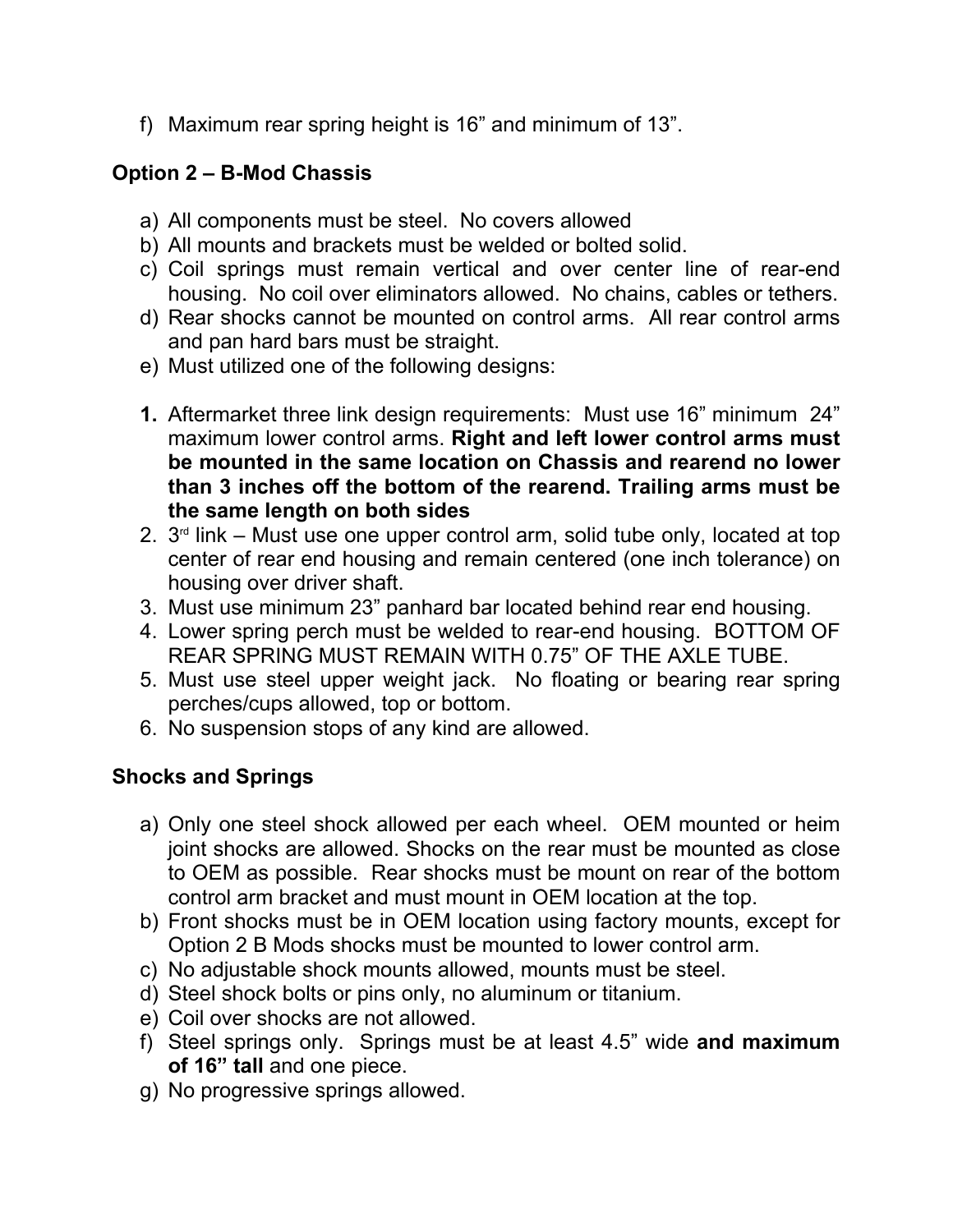h) Shock claim will be \$50 per shock. Can claim 1 or all revert to claim section in rules.

### **Rear End**

- a) OEM GM 7.5" rear ends, and Ford 9"/Floater rear ends allowed.
- b) Housing must be mounted centered to the frame. No adjustable or floating mounts. All mounts must be securely welded and in factory OEM location. NO floating rear brakes.
- c) GM 7.5" rear end may be modified to accept Ford 9" axles. C-clip eliminators allowed.
- d) Rear axle must be locked. Gears may be welded, mini spools and full spools allowed. No lightweight spools allowed. Torque dividing differentials are not allowed.
- e) Housings must have a minimum 1" inspection hole in the back.
- f) Pinion angle may not be changed.
- g) No gun drilled axles.
- h) All rear end components must be steel, no aluminum or titanium.

### **Tire and Wheels**

- a) Must use unaltered Hoosier 500 "IMCA' or Hoosier "H500" tires only. May use 27x8x15 or 26.5x8x15**, may run asphalt F45 take off, KK704 or G-60**. No grooving allowed. Grinding and/or sipping allowed only on tread contact area. Absolutely no chemical softening or and other alterations allowed.
- b) 15x8 steel racing wheels only. Beadlock allowed on the right rear only. Addition of the beadlock cannot add more than 0.750" to the overall width of the wheel. Homemade mud caps not allowed. Wheel covers or mudplugs allowed on the right side only. No bleeder valves. No wide 5 adapters. ALL WHEEL COVERS MUST BE PLASTIC AND BOLTED ON. IF YOU ARE UTILIZING THE FRONT RING IT MUST BE WELDED ON THE WHEEL.
- c) May use steel or aluminum wheel spacers with aftermarket racing studs but must keep overall width within 78". Must use minimum 1" steel lugnuts. 0.625 studs recommended. Drilling rotors or hubs for lug pattern allowed.

## **Driveshaft**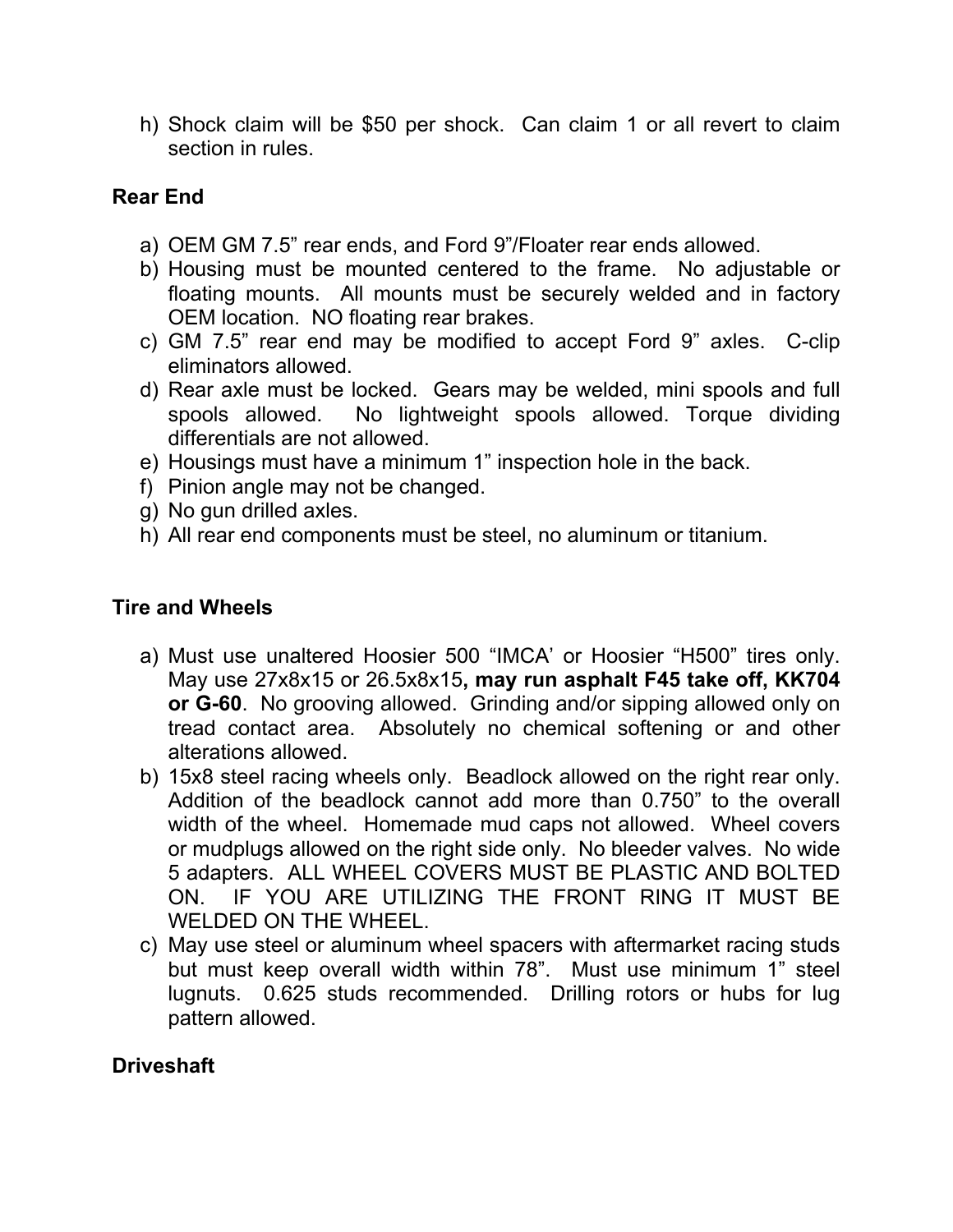a) A 360 degree driveshaft loop (minimum 2" x 0.250") is required and must be securely mounted no more than 6" rear of the front tube weld. Driveshaft must be painted white and labeled with your vehicle number.

## **Engine**

- a) Engine must be mount a minimum 70" forward from center of the rear axle. Must be a minimum 11" from level ground to the crankshaft center.
- b) OEM or 45 degree solid engine mounts only. Must be made of steel.
- c) 3 Steel or aluminum mid plate allowed.
- d) No vacuum/evac pumps allowed.
- e) Engine must be able to be used in a conventional car without modifications.
- f) Maximum 175 lbs cranking compression ration allowed.
- g) Camshaft, Valvertrain: Maximum lift .450. Hydraulic cam and flat tappet lifters only. Must maintain 15lbs of vacuum at 1200 rpm. 1.94 maximum intake valve diameter, 1.50 maximum exhaust valve diameter on Chevrolet engines. Stock length and diameter pushrods only. 1.5 Stamped steel rockers. No roller tips.
- h) OEM steel passenger vehicle production block only. No GM Bowtie, Ford, SVO or Chrysler W components allowed. GM approved block numbers are: 3892657, 3914660, 3914678, 3932388, 3932386, 3956618, 3970000, 3970006, 3970010, 3970014, 10066033, 10066036, 10243880, 14010207, 14010209, 14010287, 14016376, 14016379, 10054727, 14088528, 14088548, 1408852, 14093638, and 14101148. Stroke must match block. No 400 or larger cubic inch parts allowed. Steel only. Absolutely no machining is allowed on the exterior of the block.
- i) Flat top cast 4 equal valve relief or dish pistons only, no gas ported piston. OEM Crankshaft only or Scat Crank #910442, 910526 or Eagle #103503480 cannot be lightened no arrow wings, bull knife edge or undercutting of 2<sup>nd</sup> or 3<sup>rd</sup> rod throws allowed. GM 5.7 rods or Scat Rods #31CR5700, Eagle SIR5700BBLW are allowed.
- j) Must be unaltered approved OEM Head. Only GM OEM approved head numbers are: 14079267, 3986336, 3986339, 3986339X, 3986388, 3932441, 376445, 3928454, 3932454, 3876487, 3973487, 3973487X, 3973493, 3951598, 468642, 3308862, 333882, 3998920, 3998991, 3998993, 3998997, 3970126. Maximum size valves on these heads are 1.94" intake and 1.50" exhaust. Valve springs must be stock diameter and shaped along with retainers. No beehive springs allowed. No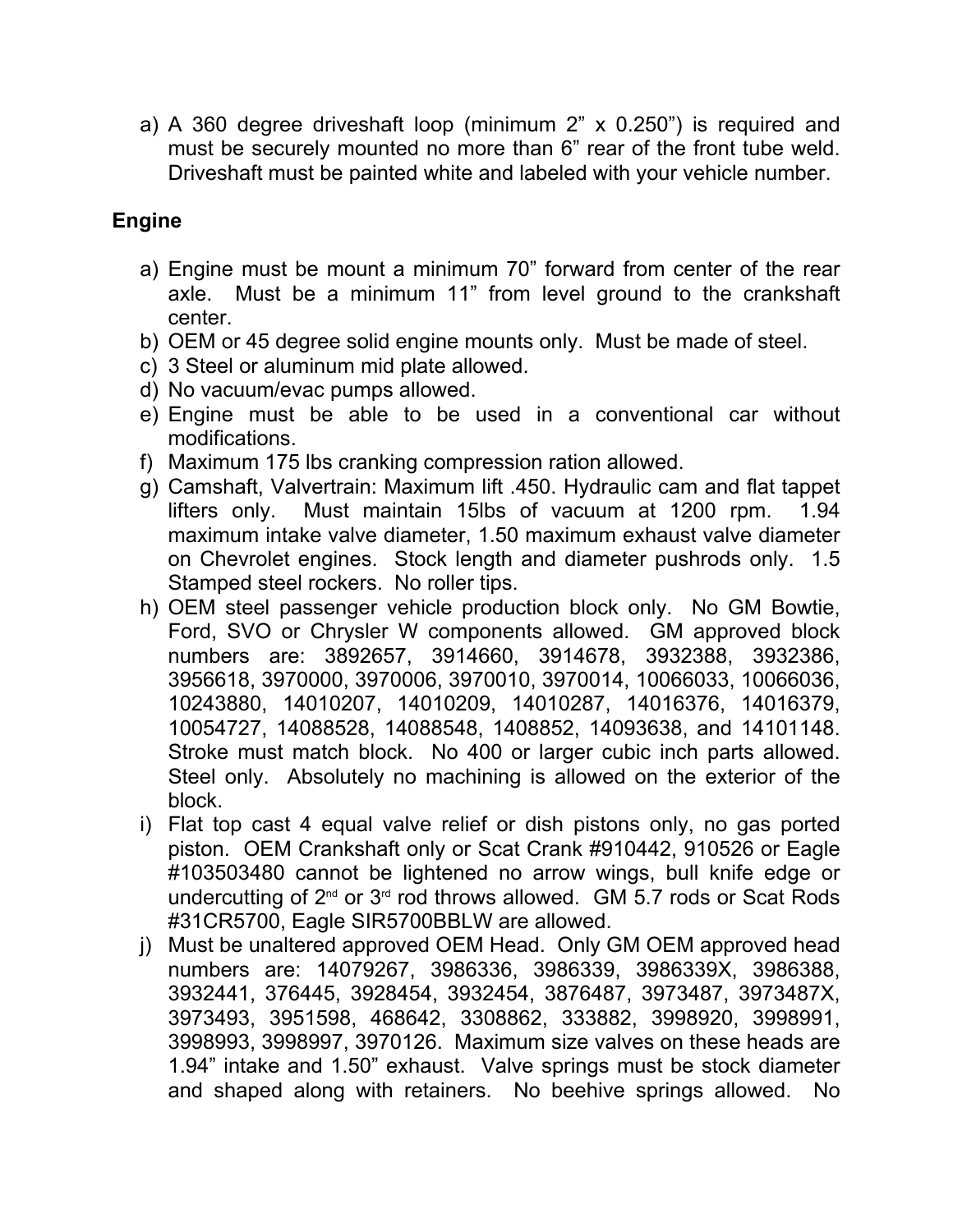hollow stem or titanium valves. Maximum 125lb seat spring pressure allowed. 3/8 Screw-in studs, guide plates are permitted. Stud girdles are not allowed. May use Engine Quest (EQ) Stock Replacement (SR) cylinder head, part number CH3501, head must remain as produced, seat angles **and valve angles** and valve sizes cannot be changed: three angle valve job only (absolutely no casting removal in valve pocket of EQ head, for any reason); **Can be flat milled only. No angle milling allowed. Valve angle must remain as manufacture on all heads.** Ford – no aftermarket or SVO heads; Chrysler – no after market or W-2 heads, 360 cubic inch heads only 2.04" intake and 1.70" exhaust valves max for Ford and Chrysler. Bowl hog 80 degree maximum and may not be any deeper than 1.50" into pocket measured from chamber floor, not valve seat. Porting, polishing or alterations of any kind to heads, block or intake is strictly forbidden.

- k) Cam must be chain driven, no belt/gear drivers.
- l) Aftermarket harmonic balancers, Steel Water Pumps, Mini Starter, Pulley and oil pan allowed.
- m) Intake manifold stock OEM unaltered aluminum or cast iron intakes only. No high performance or high rise intake. May run Eldebrock 2701 NO BOWTIES, NO MARINE, NO POLISHING, NO PORTING OR GASKET MATCHING.
- n) A minimum (1) 1" plug above the oil level in the side of the oil pan is recommended. If not utilizing a plug, oil pan will have to be removed at time of inspection.
- o) Only 1 maximum 19" x 27" radiator allowed and must be mounted in front of the engine. Overflow tubes must be directed toward ground.

### **Transmission**

#### **Automatic Transmission**

- a) Must be OEM automatic with torque converter. All OE forward and reverse gears must be operational.
- b) Torque converter must be minimum 10" and must have a minimum oneeighth (1/8) inch plug, and contain three (3) quarts of transmission fluid. Must be able to hold brake while running and car will not die.
- c) Must have approved scatter shield constructed of minimum 0.125" x 3" steel, 270 degrees around flexplate. Flexplate must be full, unaltered OEM, or OEM replacement. No manual bump starts allowed.

#### **Standard Transmission**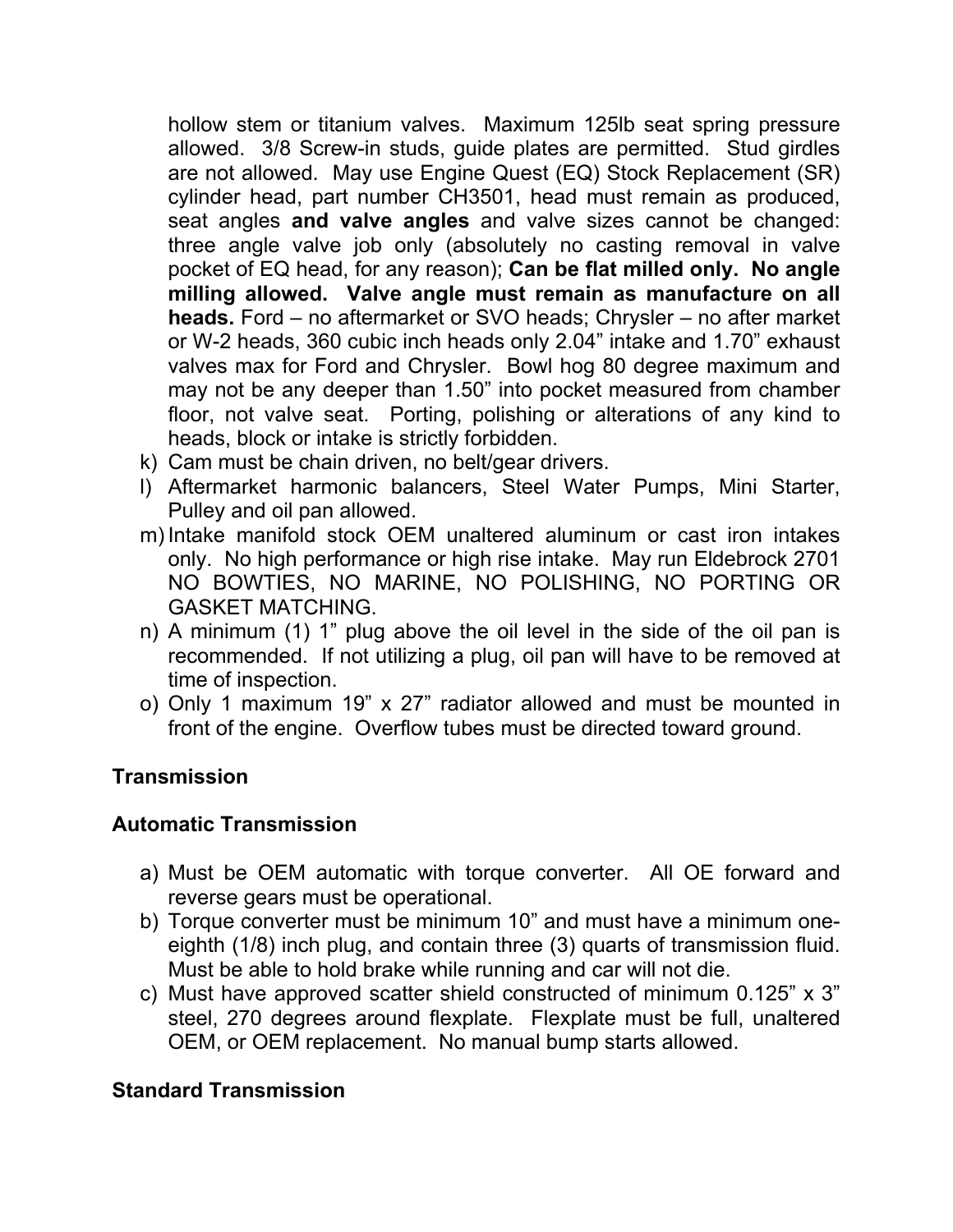- a) **OEM Cast Iron transmission.** All OE forward and reverse gears must be operational.
- b) Flywheels must weigh a minimum of 16lbs. Clutch must be a minimum of 10" outside diameter **pressure plate and disc must weight minimum of 15.5 lbs**. Lightened flywheels are not allowed.
- c) Must have approved scatter shield constructed of minimum 0.125" x 3" steel, 270 degrees around flywheel.

#### **Fuel System**

- a) Racing fuel cell required, maximum 32 gallons capacity. Must be mounted in a minimum 20 gauge steel container. Must be mounted with 2 solid steel straps around the entire cell. Minimum 2"x0.125", behind the rear end and between the frame rails.
- b) Fuel cell must have a check valve in all vents including cap. Must have a aircraft style positive seal filler neck/cap system. A filler rollover check valve or flapper is required.
- c) Fuel cell must not be lower than the protective cage or tubing.
- d) NO regulators, bypass, pressurized, or returned systems allowed.
- e) 1 fuel pump allowed. Must be push rod/diaphragm style pump only and mounted in OEM location. No piston style, electric, or belt driven pumps allowed.
- f) One fuel filter allowed between the fuel cell and the carburetor. Must not be mounted in the driver compartment.
- g) Any air cleaner allowed. No ductwork, cool cans, or cold air boxes allowed.
- h) Carburetor: One Rodchester carburetor allowed Ford, Chrysler to Chrysler: must use unaltered OEM 2 barrel carburetor for that engine, except: booster I.D. may be machined to 0.250", ventuir I.D. machined to 1.375" and throttle bore I.D machined to 1.6875" on Rochester carburetor, 0.625" minimum booster height on Rochester carburetor. Choke plate must be removed. All carburetors must pass Go-No-Go-Gauge.
- i) May use one carburetor space no more than 1" thick. No adjustable throttle bore spaces. Carburetor gasket and adapter/spacer cannot exceed 1.250".
- j) Gasoline only. Racing fuel allowed. No E85. No fuel additives or any other chemicals allowed in fuel at any time. Fuel may be subject to testing, Fuel will be tested with NO TOLERANCE!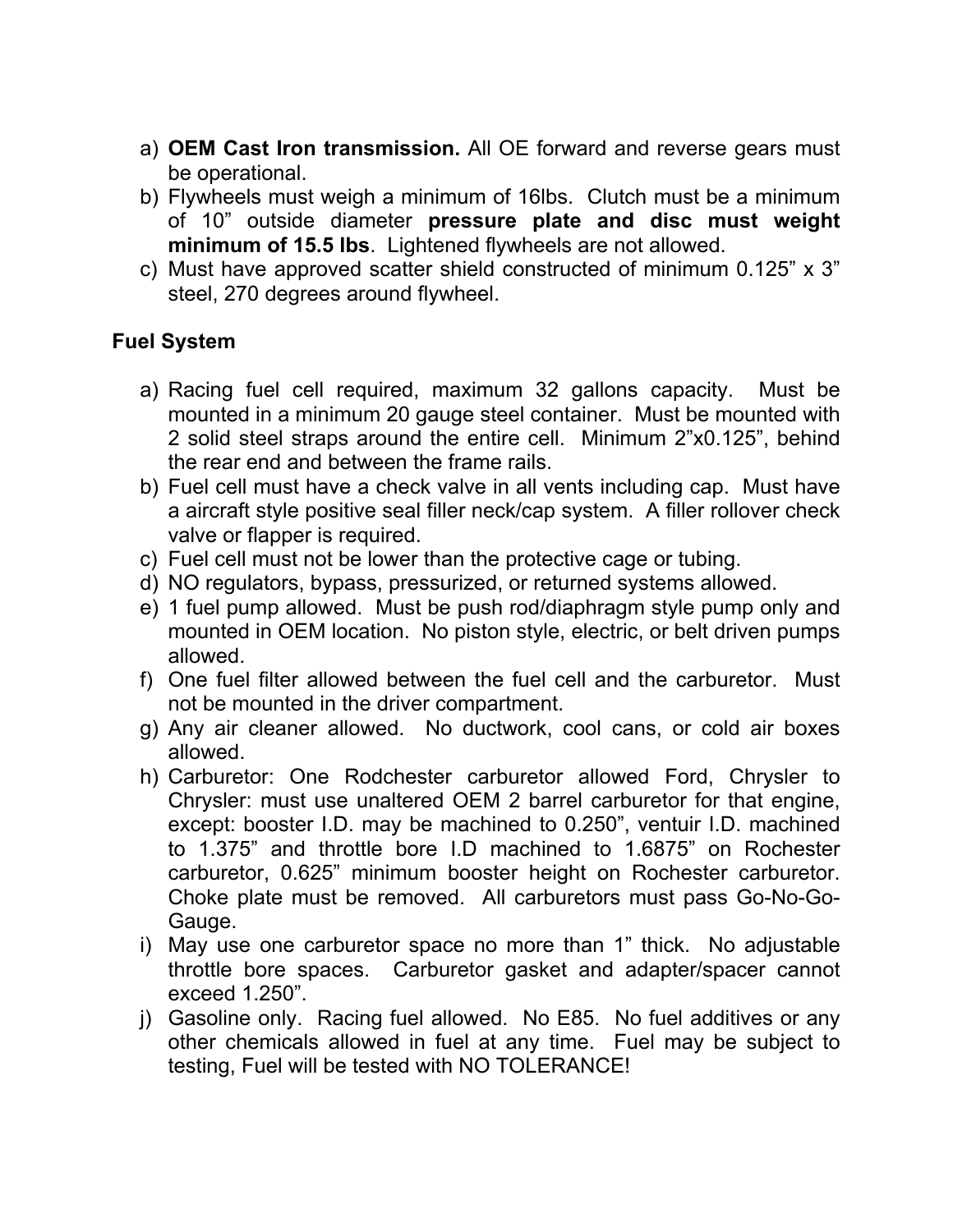#### **Exhaust**

- a) **Only headers allowed will be Schoenfeld GM 161 or 151.**
- b) Zoomies, crossovers, tri-Y and 180 headers not allowed
- c) Exhaust system must be mounted as to direct all fumes away from the driver/cockpit area.
- d) Mufflers required IMCA 930, IMCA 609 or 3-ring.any other mufflers must be approved by the track prior to racing.
- e) **Collector and turn down length may not exceed 20".**

## **Weight**

- a) The overall weight of the racecar shall be measured at the conclusion of the event with the driver in the cockpit in full apparel. **Minimum weight is 2,400 lbs**. (B-Mod 2500 lbs)
- b) May use ballast. Must not be mounted in the driver compartment, outside the engine compartment or body, or on the rear bumper. Ballasts must be mounted with minimum (2) 0.500" steel fasteners only. No titanium, magnesium, stainless, or carbon fiber components allowed.
- c) All ballasts must be painted white and labeled with car number.

### **Protest**

Any driver that finishes on lead lap and have completed in the prior 2 weeks competition may protest another driver that finishes in front of him or her. All protests must be submitted in writing within **5** minutes after completion of race. Once the protest has been initiated the protest cannot be recalled. All protests must be made in cash only and must be given to the appointed track official. All protesting drivers may be accompanied by one additional person. Protested drivers are allowed 2 additional people to aid with removing of protested parts. Teams are allowed 1 hour for removing any components except in the case a rod and piston need be removed in which 1 hour 30 minutes will be allowed. All teams are responsible for having tools necessary for disassembly. If components cannot be removed with allotted time the protested driver will be disqualified.

**Section Protest** - \$250.00, \$25.00 goes to track – Driver may protest suspension, engine, transmission, or fuel. If fuel is protested laboratory fees will be taken from protest fee. Protests may by anonymous, however, only protesting driver may be present.